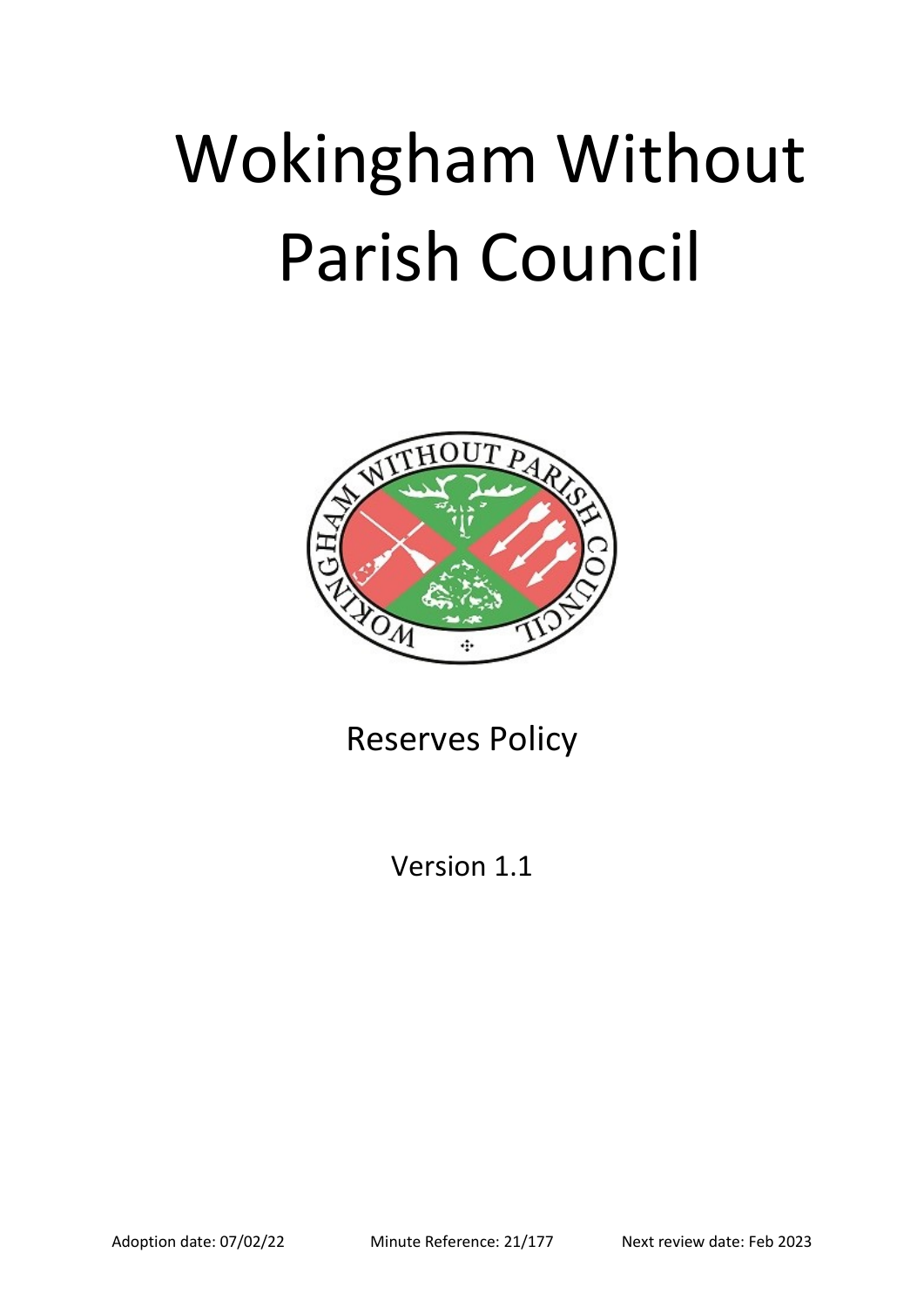#### Introduction

- Wokingham Without Parish Council (WWPC) is required to maintain adequate Financial Reserves to meet the needs of the Parish Council. The purpose of this policy is to set out how the Parish Council will determine and review the level of Reserves.
- Sections 32 and 43 of the Local Government Finance Act 1992 require local authorities to have regard to the level of reserves needed for meeting estimated future expenditure when calculating the budget requirement. However, there is no specific minimum level of reserves that an authority should hold, and it is the responsibility of the Responsible Financial Officer to advise the Parish Council about the level of reserves to ensure that there are procedures for their establishment and use.

# Types of Reserves

Reserves may be categorised as General or Specific.

### General Reserves

- General Reserves are funds which do not have any restrictions as to their use. These reserves cushion the impact of uneven cash flows, offset budget requirements, if necessary, or can be held in case of unexpected events or emergencies.
- Setting the level of General Reserves is agreed with the Annual Budget.
- The council will strive to hold levels of general reserves in line with Joint Panel on Accountability and Governance (JPAG) guidance (January 2020) section 5.3, of 3 months' Net Revenue Expenditure (NRE)

## Earmarked Reserves

- Earmarked Reserves are held for several reasons and shall only be used for the purpose for which they were created.
	- o Renewals

To enable services to plan and finance an effective program of equipment replacement and planned property maintenance. These reserves are a mechanism to smooth expenditure so that a sensible replacement program can be achieved without the need to vary budgets.

- o Carry forward of underspend Expenditure committed to a project but not spent in the budget year. Reserves can be used as a mechanism to carry forward these resources.
- o Community Infrastructure Levy (CIL) Proceeds from development in the parish that can only be used for capital projects.
- o Other Earmarked Reserves These may be set up from time to time to meet known or predicted liabilities.
- Any decision to set up an Earmarked Reserve must be made by the Parish Council and these are to be reviewed annually when the budget is agreed. Where the purpose of an Earmarked Reserve becomes obsolete, or where there is an over-provision of funds, the excess may, on